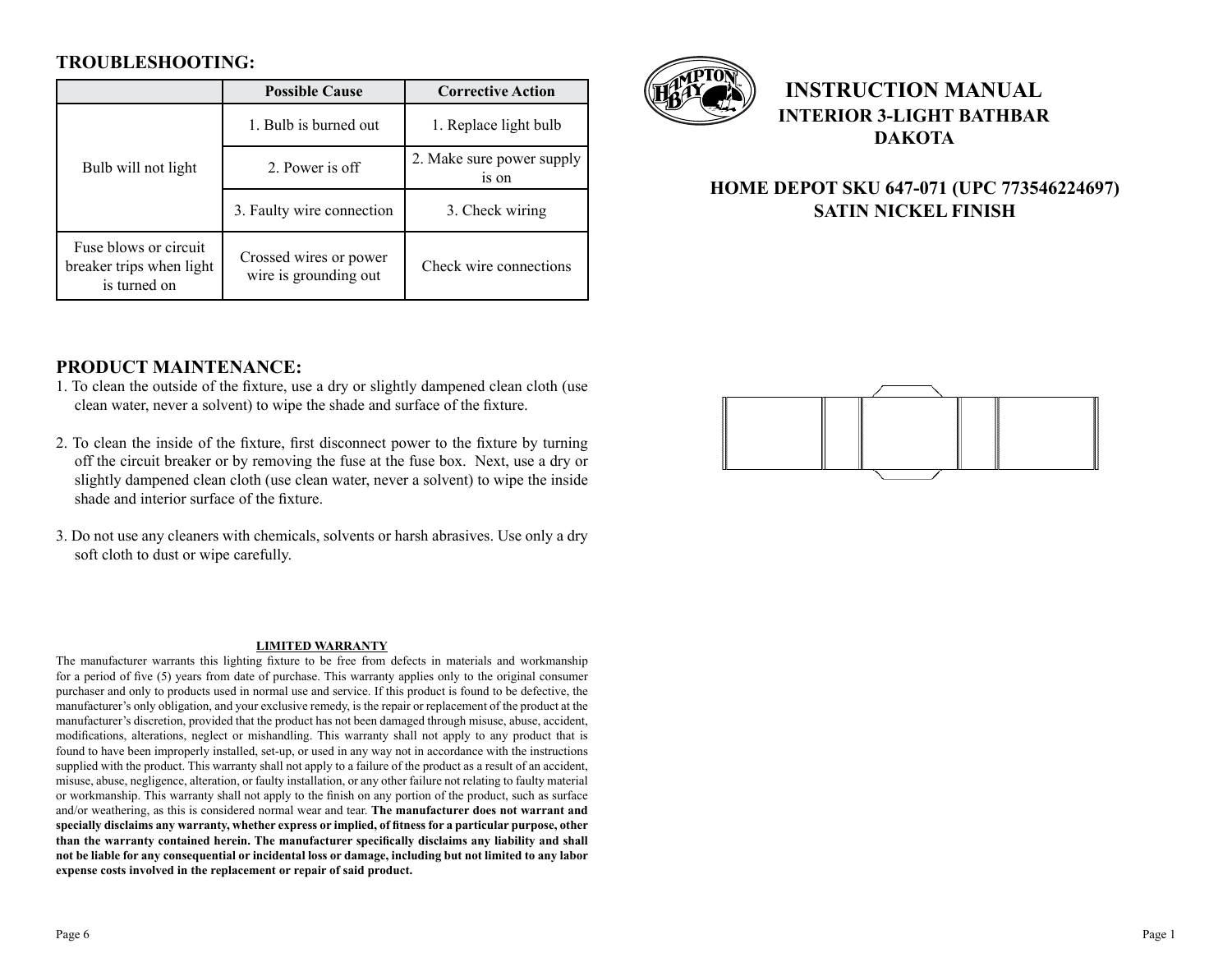Thank you for purchasing this Hampton Bay interior decorative lighting. This product has been manufactured with the highest standards of safety and quality.

## **TOOLS REQUIRED FOR ASSEMBLY & INSTALLATION (not included):**

## **FEATURES:**

Curved panel shades are composed of glass with a marbled pattern, set against a rectangular metal back plate.

### **QUESTIONS, PROBLEMS, MISSING PARTS:**

Before returning to your local Home Depot, please call our Customer Service Team at 1-877-527-0313 or visit www.homedepot.com. Please reference your **SKU 647-071 or (UPC 773546224697)**.

## **CAUTION:**

- 1. Before starting installation of this fixture or removal of a previous fixture, disconnect the power by turning off the circuit breaker or by removing the fuse at the fuse box.
- 2. CONSULT A QUALIFIED ELECTRICIAN IF YOU HAVE ANY ELECTRICAL QUESTIONS.
- 3. If you have any non-electrical questions about this fixture, please contact our Customer Service Team at 1-877-527-0313 or visit www.homedepot.com. Please reference your **SKU 647-071 or (UPC 773546224697)**.
- 4. Keep your receipt and these Instructions for Proof of Purchase.



Wire Cutters

**Screwdriver** 







# Electrical Tape

## **ADDITIONAL PARTS (included):**



7. Lock Nut (x2)

Phillips Screwdriver



8. Glass (x3)





2. Wire nut  $(x3)$  3. Backplate

4. Mounting Screw (x2)

5. G9 Bulb 60W  $(x3)$ 



9. Ground Screw